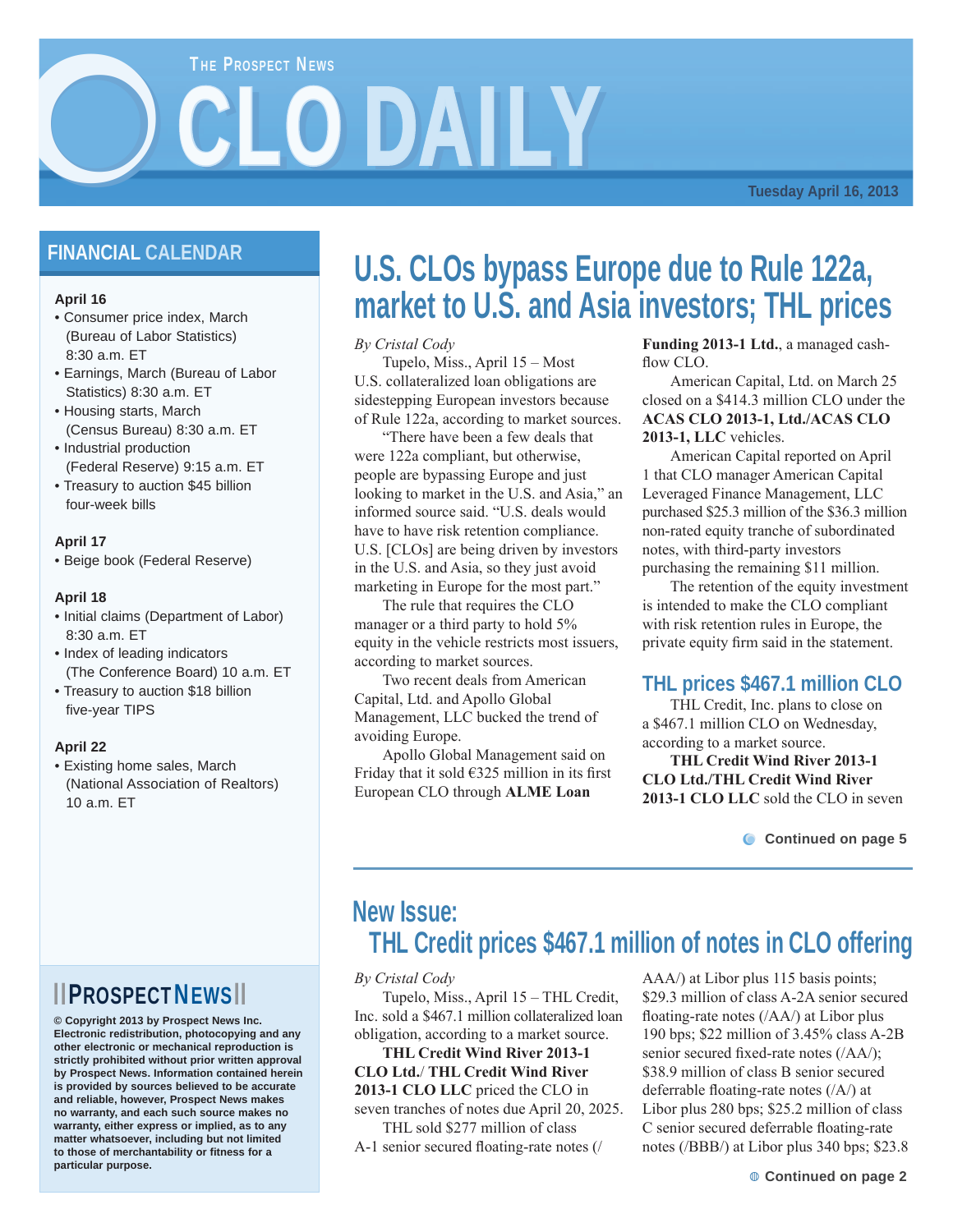

### **New Issue: THL Credit prices \$467.1 million of notes in CLO offering**

### **Continued from page 1** ◐

million of class D senior secured deferrable floating-rate notes (/BB/) at Libor plus 460 bps; and \$50.9 million of non-rated subordinated notes.

 Citigroup Global Markets Inc. arranged the transaction.

 The notes have a non-call period that ends on April 15, 2015.

 The CLO will be managed by THL Credit Senior Loan Strategies LLC and is backed by a revolving pool of broadly syndicated senior secured loans.

| Issuer:                 | THL Credit Wind River 2013-1 CLO Ltd./     | Securities:           | Senior secured fixed-rate notes               |
|-------------------------|--------------------------------------------|-----------------------|-----------------------------------------------|
|                         | THL Credit Wind River 2013-1 CLO LLC       | Coupon:               | 3.45%                                         |
| Amount:                 | \$467.1 million                            | Rating:               | Standard & Poor's: AA                         |
| Maturity:               | April 20, 2025                             |                       |                                               |
| Securities:             | Fixed-rate, floating-rate and subordinated | <b>Class B notes</b>  |                                               |
|                         | notes                                      | Amount:               | \$38.9 million                                |
| Structure:              | Cash-flow CLO                              | <b>Securities:</b>    | Senior secured deferrable floating-rate notes |
| Placement agent:        | Citigroup Global Markets Inc.              | Coupon:               | Libor plus 280 bps                            |
| Manager:                | THL Credit Senior Loan Strategies LLC      | Rating:               | Standard & Poor's: A                          |
| Call feature:           | Two years                                  |                       |                                               |
| Settlement date:        | April 17                                   | <b>Class C notes</b>  |                                               |
|                         |                                            | Amount:               | \$25.2 million                                |
| Class A-1 notes         |                                            | Securities:           | Senior secured deferrable floating-rate notes |
| Amount:                 | \$277 million                              | Coupon:               | Libor plus 340 bps                            |
| Securities:             | Senior secured floating-rate notes         | Rating:               | Standard & Poor's: BBB                        |
| Coupon:                 | Libor plus 115 bps                         |                       |                                               |
| Rating:                 | Standard & Poor's: AAA                     | <b>Class D notes</b>  |                                               |
|                         |                                            | Amount:               | \$23.8 million                                |
| <b>Class A-2A notes</b> |                                            | Securities:           | Senior secured deferrable floating-rate notes |
| Amount:                 | \$29.3 million                             | Coupon:               | Libor plus 460 bps                            |
| <b>Securities:</b>      | Senior secured floating-rate notes         | Rating:               | Standard & Poor's: BB                         |
| Coupon:                 | Libor plus 190 bps                         |                       |                                               |
| Rating:                 | Standard & Poor's: AA                      | <b>Equity tranche</b> |                                               |
|                         |                                            | Amount:               | \$50.9 million                                |
| Class A-2B notes        |                                            | <b>Securities:</b>    | Subordinated notes                            |
| Amount:                 | \$22 million                               | Rating:               | Non-rated                                     |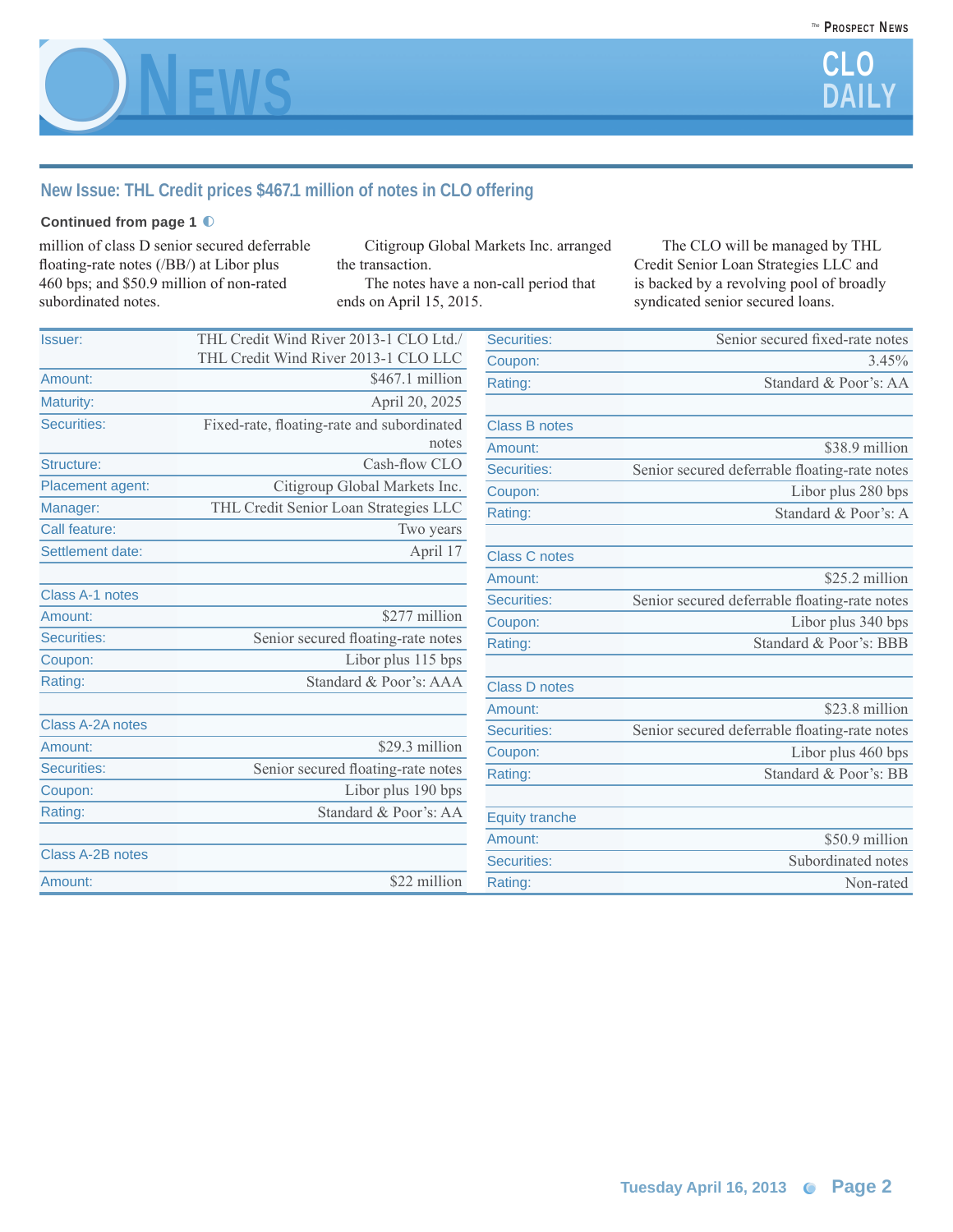



| <b>Date</b> | Issuer                                                                                    | <b>Tranche</b>                                              | Amount<br>\$mlns) | <b>Bookrunner</b>    | <b>Coupon</b>                 | <b>Maturity</b> | <b>Ratings</b> |
|-------------|-------------------------------------------------------------------------------------------|-------------------------------------------------------------|-------------------|----------------------|-------------------------------|-----------------|----------------|
| 4/8/2013    | Dryden XXVII Euro<br><b>CLO 2013 BV</b>                                                   | class A-1A senior secured fixed-rate<br>notes               | €90               | <b>Barclays</b>      | 2.40%                         | 6/25/2025       | -/AAA/AAA      |
|             |                                                                                           | class A-1B senior secured floating-rate<br>notes            | €79.5             | <b>Barclays</b>      | Six-month<br>Euribor plus 140 | 6/25/2025       | $-$ /AAA/AAA   |
|             |                                                                                           | class B senior secured floating-rate<br>notes               | €31               | <b>Barclays</b>      | Six-month<br>Euribor plus 225 | 6/25/2025       | $-AA$          |
|             |                                                                                           | class C mezzanine secured deferrable<br>floating-rate notes | €18               | <b>Barclays</b>      | Six-month<br>Euribor plus 300 | 6/25/2025       | $-/A$          |
|             |                                                                                           | class D mezzanine secured deferrable<br>floating-rate notes | €13               | <b>Barclays</b>      | Six-month<br>Euribor plus 400 | 6/25/2025       | $-$ /BBB       |
|             |                                                                                           | class E mezzanine secured deferrable<br>floating-rate notes | €17.5             | <b>Barclays</b>      | Six-month<br>Euribor plus 425 | 6/25/2025       | $-$ /BB $+$    |
|             |                                                                                           | subordinated tranchesubordinated notes                      | €51               | <b>Barclays</b>      |                               | 6/25/2025       | $-/-$          |
| 4/3/2013    | <b>JMP Credit Advisors</b><br><b>CLO II Ltd./JMP Credit</b><br><b>Advisors CLO II LLC</b> | senior secured notes                                        | \$348.8           |                      |                               |                 | $-/-$          |
| 4/1/2013    | <b>ING IM CLO 2013-2</b><br>Ltd./ ING IM CLO<br>2013-2 LLC                                | class A-1 floating-rate notes                               | \$297             | <b>Credit Suisse</b> | $L + 115$                     | 4/25/2025       | Aaa/AAA        |
|             |                                                                                           | class A-2A floating-rate notes                              | \$25              | <b>Credit Suisse</b> | $L + 170$                     | 4/25/2025       | $-/AA$         |
|             |                                                                                           | class A-2B fixed-rate notes                                 | \$20              | <b>Credit Suisse</b> | 3.07%                         | 4/25/2025       | $-/AA$         |
|             |                                                                                           | class B deferrable floating-rate notes                      | \$34.85           | <b>Credit Suisse</b> | $L+268$                       | 4/25/2025       | $-/A$          |
|             |                                                                                           | class C deferrable floating-rate notes                      | \$21.4            | <b>Credit Suisse</b> | $L + 350$                     | 4/25/2025       | -/BBB          |
|             |                                                                                           | class D deferrable floating-rate notes                      | \$19.1            | <b>Credit Suisse</b> | $L+500$                       | 4/25/2025       | $-$ /BB        |
|             |                                                                                           | class D deferrable floating-rate notes                      | \$10.1            | <b>Credit Suisse</b> | $L + 550$                     | 4/25/2025       | $-$ /B         |
|             |                                                                                           | subordinated tranchesubordinated notes                      | \$42.8            | <b>Credit Suisse</b> |                               | 4/25/2025       | $-/-$          |
| 3/28/2013   | Cedar Creek CLO,<br>Ltd./Cedar Creek<br><b>CLO LLC</b>                                    | class A senior secured floating-rate notes                  | \$264             | Goldman Sachs        | $L + 110$                     | April 2024      | Aaa/AAA        |
|             |                                                                                           | class B floating-rate notes                                 | \$35              | Goldman Sachs        | $L + 175$                     | April 2024      | -/AA           |
|             |                                                                                           | class C deferrable floating-rate notes                      | \$37.4            | Goldman Sachs        | $L+260$                       | April 2024      | -/A            |
|             |                                                                                           | class D deferrable floating-rate notes                      | \$16.2            | Goldman Sachs        | $L + 340$                     | April 2024      | $-$ /BBB       |
|             |                                                                                           | class E deferrable floating-rate notes                      | \$17              | Goldman Sachs        | $L+525$                       | April 2024      | -/BB           |
|             |                                                                                           | class F deferrable floating-rate notes                      | \$2               | Goldman Sachs        | $L + 550$                     | April 2024      | $-$ /B-        |
|             |                                                                                           | class A subordinated subordinated notes                     | \$10.2            | Goldman Sachs        |                               | April 2024      | -/-            |
|             |                                                                                           | class B subordinated subordinated notes                     | \$31.45           | Goldman Sachs        |                               | April 2024      | $-/-$          |
| 3/28/2013   | Shackleton 2013-III<br>CLO Ltd./ Shackleton<br>2013-III CLO LLC                           | class X floating-rate notes                                 | \$4               | Morgan Stanley       | $L+100$                       | 4/15/2016       | $-/AAA$        |
|             |                                                                                           | class A floating-rate notes                                 | \$316             | Morgan Stanley       | $L + 117$                     | 4/15/2025       | $-AAA$         |
|             |                                                                                           | class B-1 floating-rate notes                               | \$37              | Morgan Stanley       | $L+200$                       | 4/15/2025       | $-/AA$         |
|             |                                                                                           | class B-2 fixed-rate notes                                  | \$18.5            | Morgan Stanley       | 3.44%                         | 4/15/2025       | $-/AA$         |
|             |                                                                                           | class C-1 deferrable floating-rate notes                    | \$36.5            | Morgan Stanley       | $L + 295$                     | 4/15/2025       | $-/A$          |
|             |                                                                                           | class C-2 deferrable fixed-rate notes                       | \$36.5            | Morgan Stanley       | 4.48%                         | 4/15/2025       | -/A            |
|             |                                                                                           | class D deferrable floating-rate notes                      | \$26              | Morgan Stanley       | $L+380$                       | 4/15/2025       | $-$ /BBB       |
|             |                                                                                           | class E deferrable floating-rate notes                      | \$23.75           | Morgan Stanley       | $L+525$                       | 4/15/2025       | $-$ /BB        |
|             |                                                                                           | class F deferrable floating-rate notes                      | \$8.75            | Morgan Stanley       | $L + 550$                     | 4/15/2025       | -/B            |
|             |                                                                                           | subordinated notes                                          | \$46.75           | Morgan Stanley       |                               | 4/15/2025       | $-/-$          |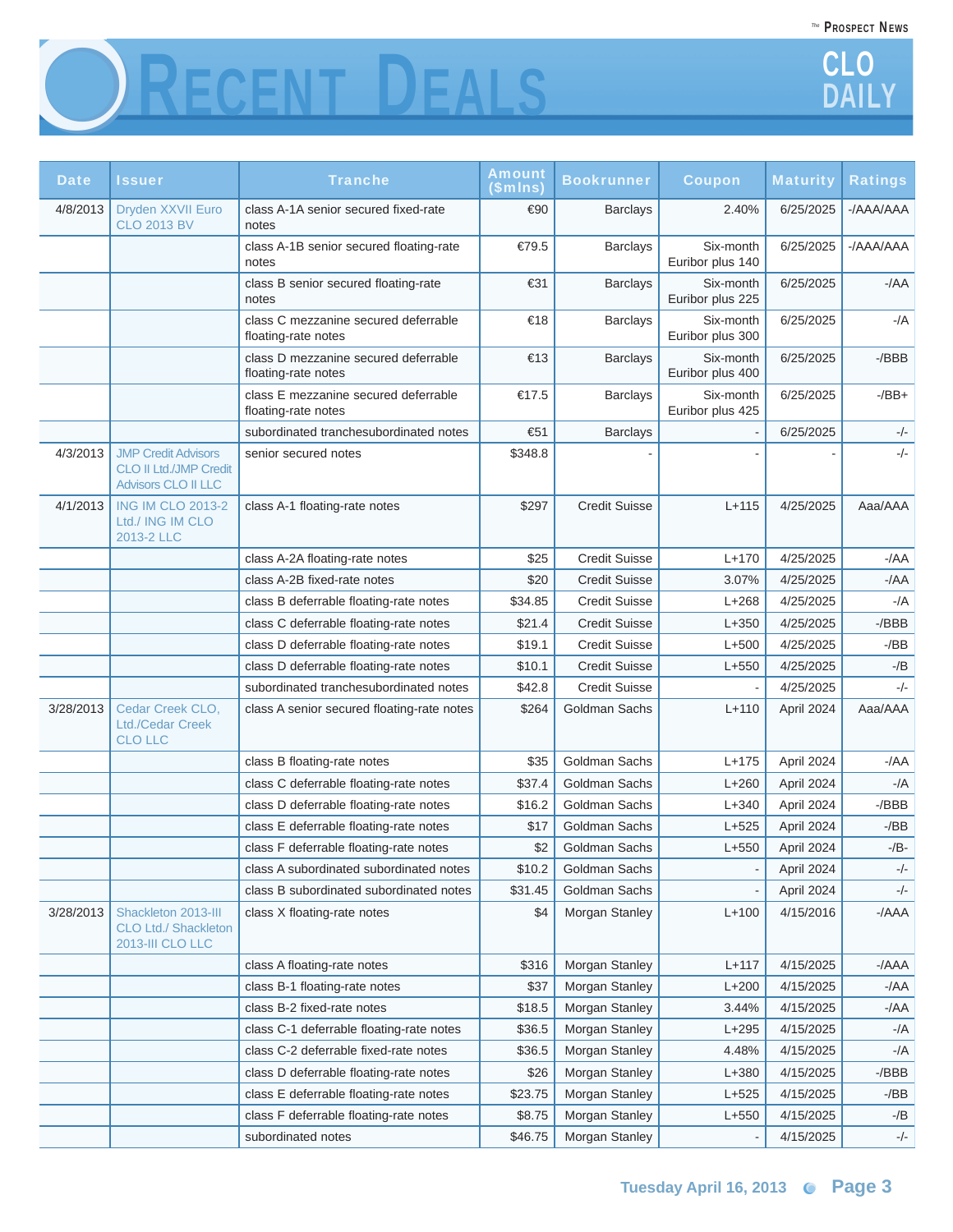PROSPECT NEWS *The*





| <b>Date</b> | <b>Issuer</b>                                                                                                                                      | <b>Tranche</b>                           | <b>Amount</b><br>\$mIns) | <b>Bookrunner</b> | <b>Coupon</b> | <b>Maturity</b> | <b>Ratings</b> |
|-------------|----------------------------------------------------------------------------------------------------------------------------------------------------|------------------------------------------|--------------------------|-------------------|---------------|-----------------|----------------|
| 3/28/2013   | <b>ECP CLO 2013-5</b><br>Ltd./ECP CLO<br>2013-5 LLC                                                                                                | class A-1 floating-rate notes            | \$260                    | Citigroup         | $L + 117$     | 1/20/2025       | $-AAA$         |
|             |                                                                                                                                                    | class A-2 floating-rate notes            | \$42.8                   | Citigroup         | $L + 175$     | 1/20/2025       | $-AA$          |
|             |                                                                                                                                                    | class B deferrable floating-rate notes   | \$28.8                   | Citigroup         | $L + 275$     | 1/20/2025       | $-/A$          |
|             |                                                                                                                                                    | class C deferrable floating-rate notes   | \$20                     | Citigroup         | $L + 350$     | 1/20/2025       | $-$ /BBB       |
|             |                                                                                                                                                    | class D deferrable floating-rate notes   | \$19.5                   | Citigroup         | $L+420$       | 1/20/2025       | $-$ /BB        |
|             |                                                                                                                                                    | class E deferrable floating-rate notes   | \$8                      | Citigroup         | $L+530$       | 1/20/2025       | $-$ /B         |
|             |                                                                                                                                                    | subordinated notes                       | \$36.87                  | Citigroup         |               | 1/20/2025       | $-/-$          |
| 3/28/2013   | <b>Carlyle Global</b><br><b>Market Strategies</b><br>CLO 2013-2 Ltd/<br><b>Carlvle Global</b><br><b>Market Strategies</b><br><b>CLO 2013-2 LLC</b> | class A-2 floating-rate notes            | \$35                     | Morgan Stanley    | $L+115$       | 4/18/2025       | $-/AA$         |
|             |                                                                                                                                                    | class B floating-rate notes              | \$67                     | Morgan Stanley    | $L + 175$     | 4/18/2025       | $-AA$          |
|             |                                                                                                                                                    | class C-1 deferrable floating-rate notes | \$37                     | Morgan Stanley    | $L+285$       | 4/18/2025       | $-/A$          |
|             |                                                                                                                                                    | class C-2 deferrable floating-rate notes | \$10                     | Morgan Stanley    | $L + 434$     | 4/18/2025       | $-/A$          |
|             |                                                                                                                                                    | class D deferrable floating-rate notes   | \$30                     | Morgan Stanley    | $L + 375$     | 4/18/2025       | $-$ /BBB       |
|             |                                                                                                                                                    | class E deferrable floating-rate notes   | \$25                     | Morgan Stanley    | $L+500$       | 4/18/2025       | $-$ /BB        |
|             |                                                                                                                                                    | class F deferrable floating-rate notes   | \$12                     | Morgan Stanley    | $L + 540$     | 4/18/2025       | $-$ /B         |
|             |                                                                                                                                                    | subordinated notes                       | \$50                     | Morgan Stanley    |               | 4/18/2025       | $-/-$          |
| 3/28/2013   | <b>ING IM CLO 2013-1</b><br>Ltd./ ING IM CLO<br>2013-1 LLC                                                                                         | secured floating-rate notes              | \$393                    | Citigroup         | $L+114$       | 4/15/2024       | $-/AA$         |
|             |                                                                                                                                                    | secured floating-rate notes              | \$66.75                  | Citigroup         | $L+180$       | 4/15/2024       | $-AA$          |
|             |                                                                                                                                                    | secured deferrable floating-rate notes   | \$42.75                  | Citigroup         | $L+290$       | 4/15/2024       | $-/A$          |
|             |                                                                                                                                                    | secured deferrable floating-rate notes   | \$29.25                  | Citigroup         | $L + 350$     | 4/15/2024       | $-$ /BBB       |
|             |                                                                                                                                                    | secured deferrable floating-rate notes   | \$24.75                  | Citigroup         | $L + 500$     | 4/15/2024       | $-$ /BB        |
|             |                                                                                                                                                    | income notes                             | \$61.85                  | Citigroup         |               | 4/15/2024       | $-/-$          |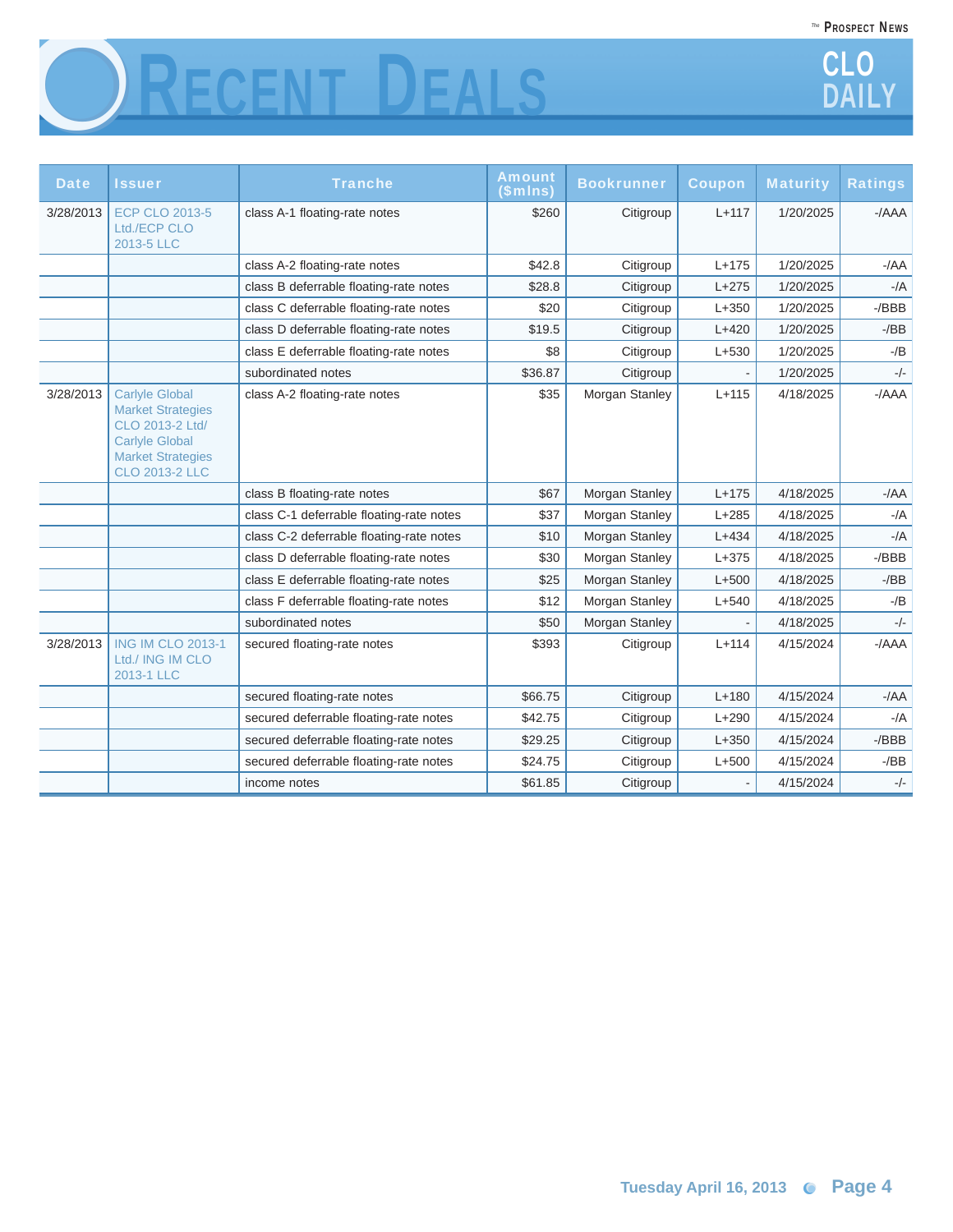# CLO BANK LOAN SUMMARY CLO

### **THE PROSPECT NEWS BANK LOAN DAILY**



## **CSC Holdings, Cedar Bay, Waupaca break; Dynegy, Pinnacle Foods, Haas tweak deals**

*By Sara Rosenberg* 

 New York, April 15 – **CSC Holdings LLC**'s credit facility made its way into the secondary market on Monday, with levels on the term loan B seen above its original issue discount price, and **Cedar Bay Generating Co. LP** and **Waupaca Foundry Inc.** freed up too.

 Moving to the primary, **Dynegy Inc.** made a number of changes to its deal, revising the maturity and pricing on its B-1 loan tranche and lowering the spread, floor and discount on its B-2 tranche, and **Pinnacle Foods Finance LLC** tightened the Libor floor and original issue discount on its upsized G loan, while also adding a pricing step-down and extending the call premium.

 Also, **Tower Automotive Holdings USA LLC** trimmed the coupon on its term loan B and tightened the original

issue discount, and **Haas Group International** raised pricing on its credit facility while widening the Libor floor on the institutional tranche.

 Additionally, **Osmose Holdings Inc.** and **SourceHOV LLC** revealed talk with launch, **Rexnord LLC** surfaced with a repricing transaction, and **TPF Generation Holdings LLC** began circulating talk on its upcoming deal, and **CDW LLC** and **Horseshoe Baltimore** joined the forward calendar.

 CSC Holdings' credit facility broke for trading on Monday, with the \$2.35 billion seven-year term loan B quoted at 99 7/8 bid, par  $\frac{1}{4}$  offered, according to a trader.

 Pricing on the B loan is Libor plus 250 basis points with no Libor floor, and it was sold at an original issue discount of 99½.

### **U.S. CLOs bypass Europe due to Rule 122a, market to U.S. and Asia investors; THL prices**

### **Continued from page 1** ◐

tranches of notes due April 20, 2025.

 In the deal, THL priced \$277 million of class A-1 senior secured floating-rate notes (/AAA/) at Libor plus 115 basis points; \$29.3 million of class A-2A senior secured floating-rate notes  $((AA))$  at Libor plus 190 bps; \$22 million of 3.45% class A-2B senior secured fixed-rate notes (/AA/); \$38.9 million of class B senior secured deferrable floating-rate notes  $(|A\rangle)$  at Libor plus 280 bps; \$25.2 million of class C senior secured deferrable floating-rate notes (/BBB/) at Libor plus 340 bps; \$23.8 million of class D senior secured deferrable floating-rate notes (/BB/) at Libor plus 460 bps; and \$50.9 million of non-rated subordinated notes.

 Citigroup Global Markets Inc. arranged the transaction.

 The notes have a non-call period that ends on April 15, 2015.

 The CLO will be managed by THL Credit Senior Loan Strategies LLC and is backed by a revolving pool of broadly syndicated senior secured loans.